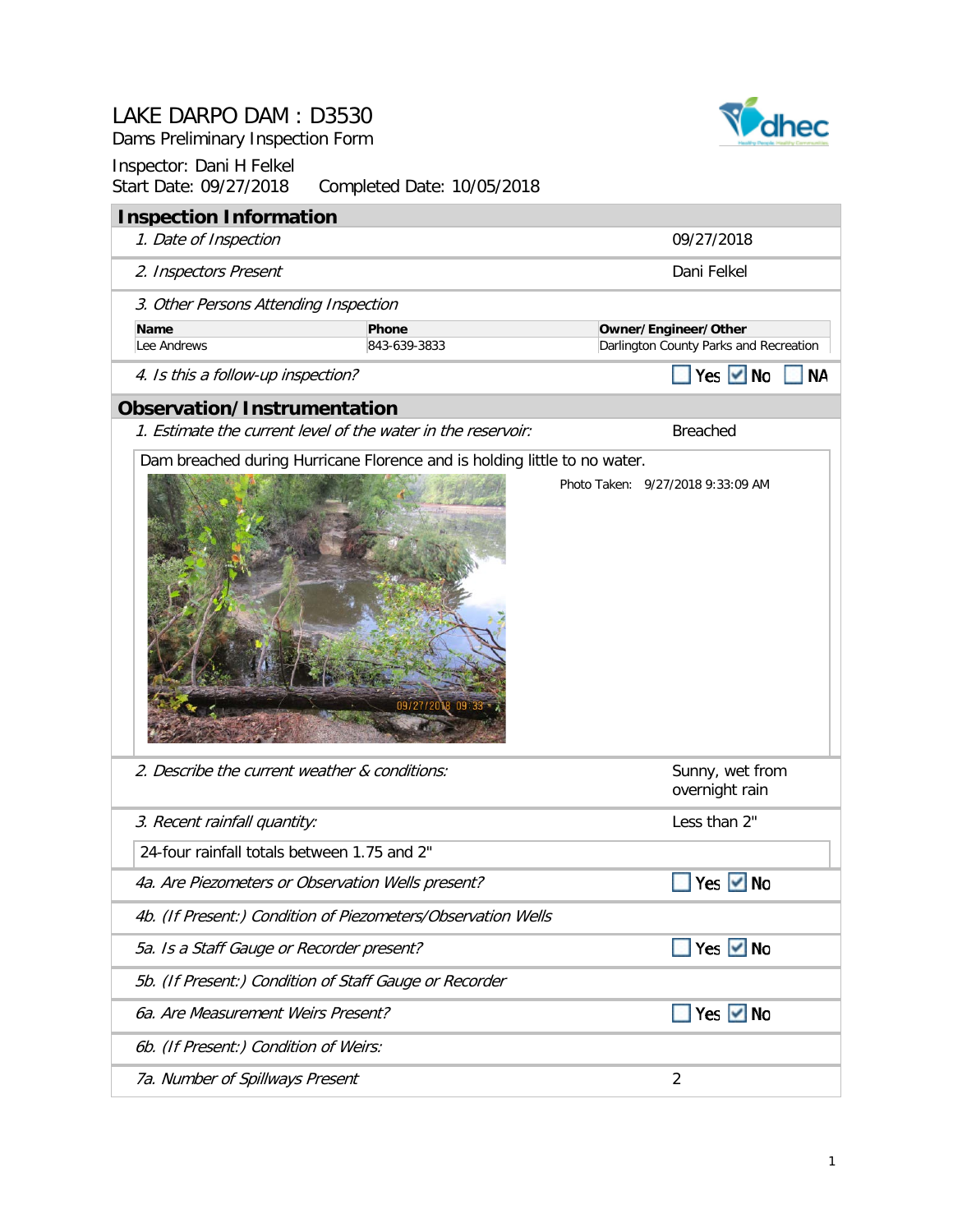Dams Preliminary Inspection Form

Inspector: Dani H Felkel Start Date: 09/27/2018 Completed Date: 10/05/2018

#### **Observation/Instrumentation**

7b. Type of Spillways Present

Drop-Inlet, Low-Level Valve/Gate, Other (Specify In Comments)

 $\blacktriangledown$  Yes  $\Box$  No

Yes V No

Failure occurred at the auxiliary spillway, a 36" CMP that was placed horizontally through the dam.

8. Other:

9. Additional Comments (Refer to item number if applicable)

The portion of the dam to the right of the breach was inaccessible during this inspection.

|  | <b>Embankment: Crest</b> |  |  |
|--|--------------------------|--|--|
|  |                          |  |  |

Is this section applicable for this dam?

Breach prevented access to a large portion of the dam.

**1. Grass Cover Cover Action Required Cover Action Required** 

Minimal grass coverage on the crest.

2. Deleterious Vegetation 2. Deleterious Vegetation

3. Trees No Deficiency

4. Animal Activity **Monitor** Monitor **Monitor** Monitor **Monitor** Monitor

None observed on the small portion of the dam that was accessible.

5. Surface Cracking

Breach prevented access to a large portion of the dam.

6. Horizontal Alignment

Breach prevented access to a large portion of the dam.

7. Settlement

Breach prevented access to a large portion of the dam.

8. Sinkhole

Breach prevented access to a large portion of the dam.

9. Erosion Action Required Action Required

Dam breached near the left abutment, where the horizontal CMP was placed.

10a. Are Alterations/Repairs Present?

10b. (If Present:) Alterations/Repairs Condition

11. Other:

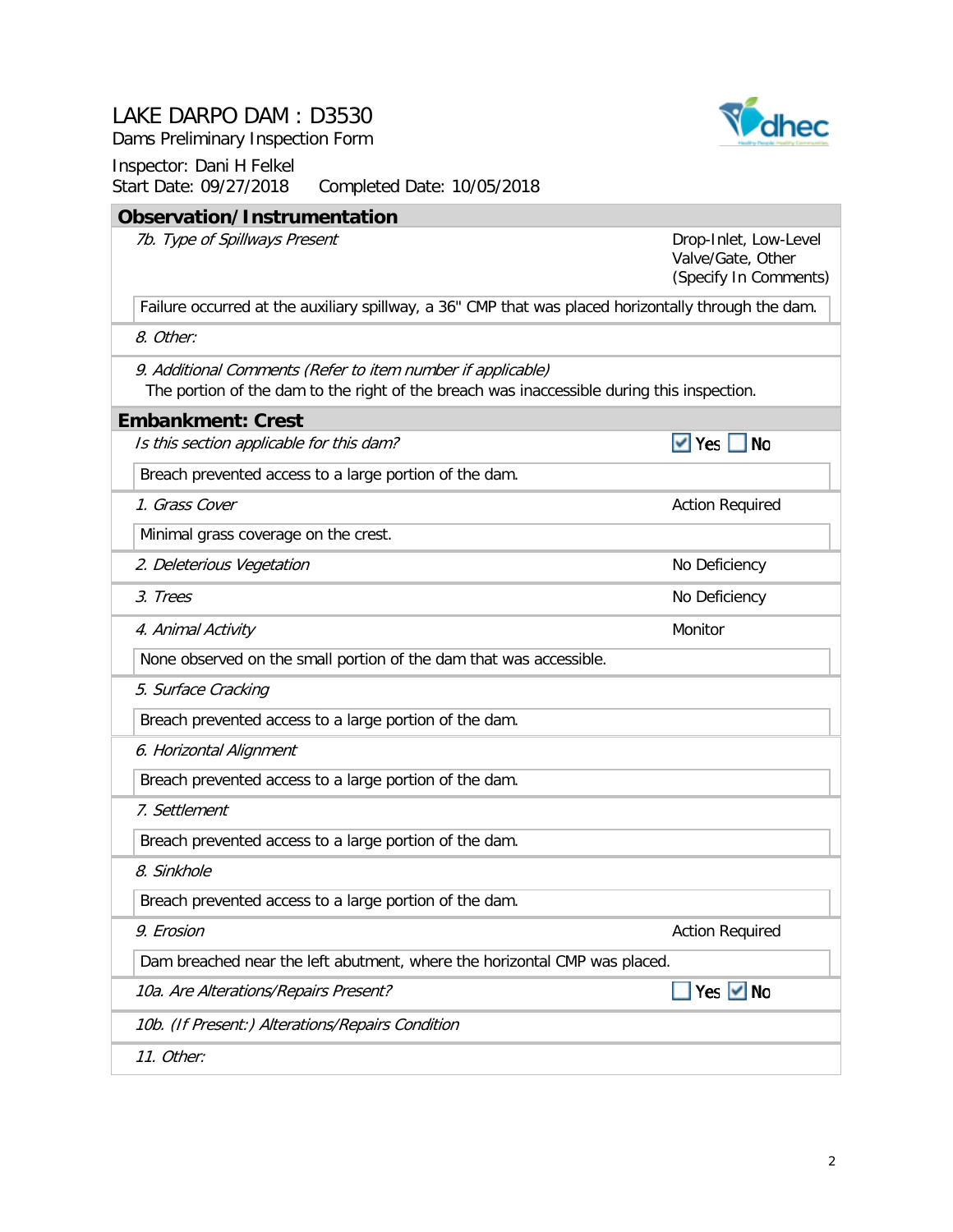Dams Preliminary Inspection Form



| <b>Embankment: Crest</b>                                     |                                                                                                             |
|--------------------------------------------------------------|-------------------------------------------------------------------------------------------------------------|
| 12. Embankment: Crest Condition                              | Needs Maintenance,<br><b>Needs Permitted</b><br>Repair(s), Condition<br><b>Prevented Full</b><br>Inspection |
| Violation Determined: 9/27/2018<br><b>DAMMAINTREP</b>        |                                                                                                             |
| 13. Additional Comments (Refer to item number if applicable) |                                                                                                             |
| <b>Concrete/Masonry Dams: Crest</b>                          |                                                                                                             |
| Is this section applicable for this dam?                     | Yes $\vee$ No                                                                                               |
| 1. Surface Conditions                                        |                                                                                                             |
| 2. Horizontal Alignment                                      |                                                                                                             |
| 3. Vertical Alignment                                        |                                                                                                             |
| 4. Condition of Joints                                       |                                                                                                             |
| 5. Unusual Movement                                          |                                                                                                             |
| 6a. Are Alterations/Repairs Present?                         | <b>No</b><br>Yes                                                                                            |
| 6b. (If Present:) Alterations/Repairs Condition              |                                                                                                             |
| 7. Other:                                                    |                                                                                                             |
| 8. Concrete/Masonry Dam Crest Condition                      |                                                                                                             |
| 9. Additional Comments (Refer to item number if applicable)  |                                                                                                             |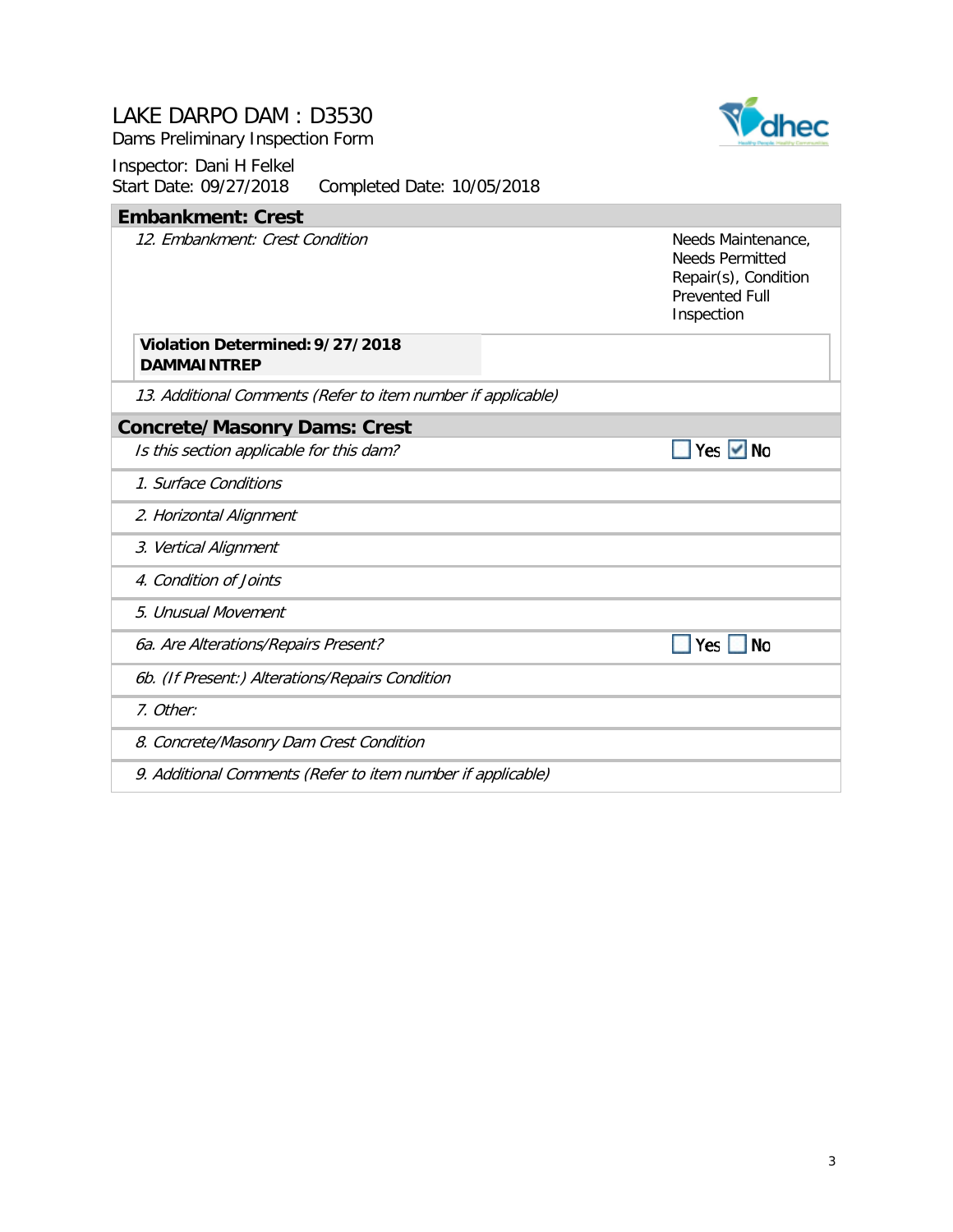Dams Preliminary Inspection Form



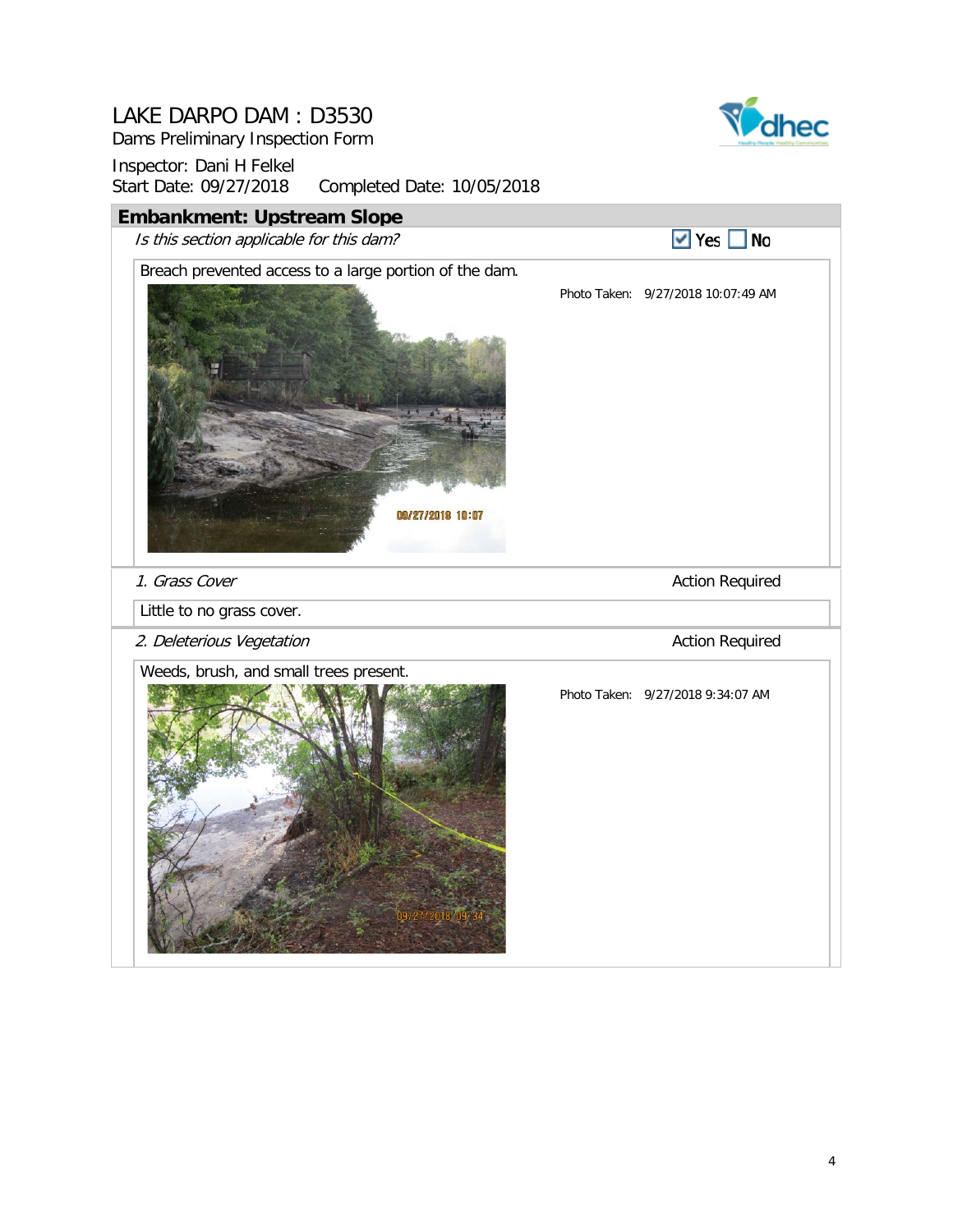Dams Preliminary Inspection Form

Inspector: Dani H Felkel Start Date: 09/27/2018 Completed Date: 10/05/2018

#### **Embankment: Upstream Slope**

#### 3. Trees Action Required

Some large trees present along the undamaged portion of the slope. Several fallen trees in the breached area.



Vdhec

Photo Taken: 9/27/2018 9:33:32 AM

4. Animal Activity Monitor Animal Activity

5. Surface Cracking

Unable to observe. Breach prevented access to a large portion of the dam.

6. Subsidence, Sinkhole

Unable to observe. Breach prevented access to a large portion of the dam.

7. Slide, Slough, Scarp Action Required Action Required

Some sloughing around the breach. Unable to fully observe. Breach prevented access to a large portion of the dam.



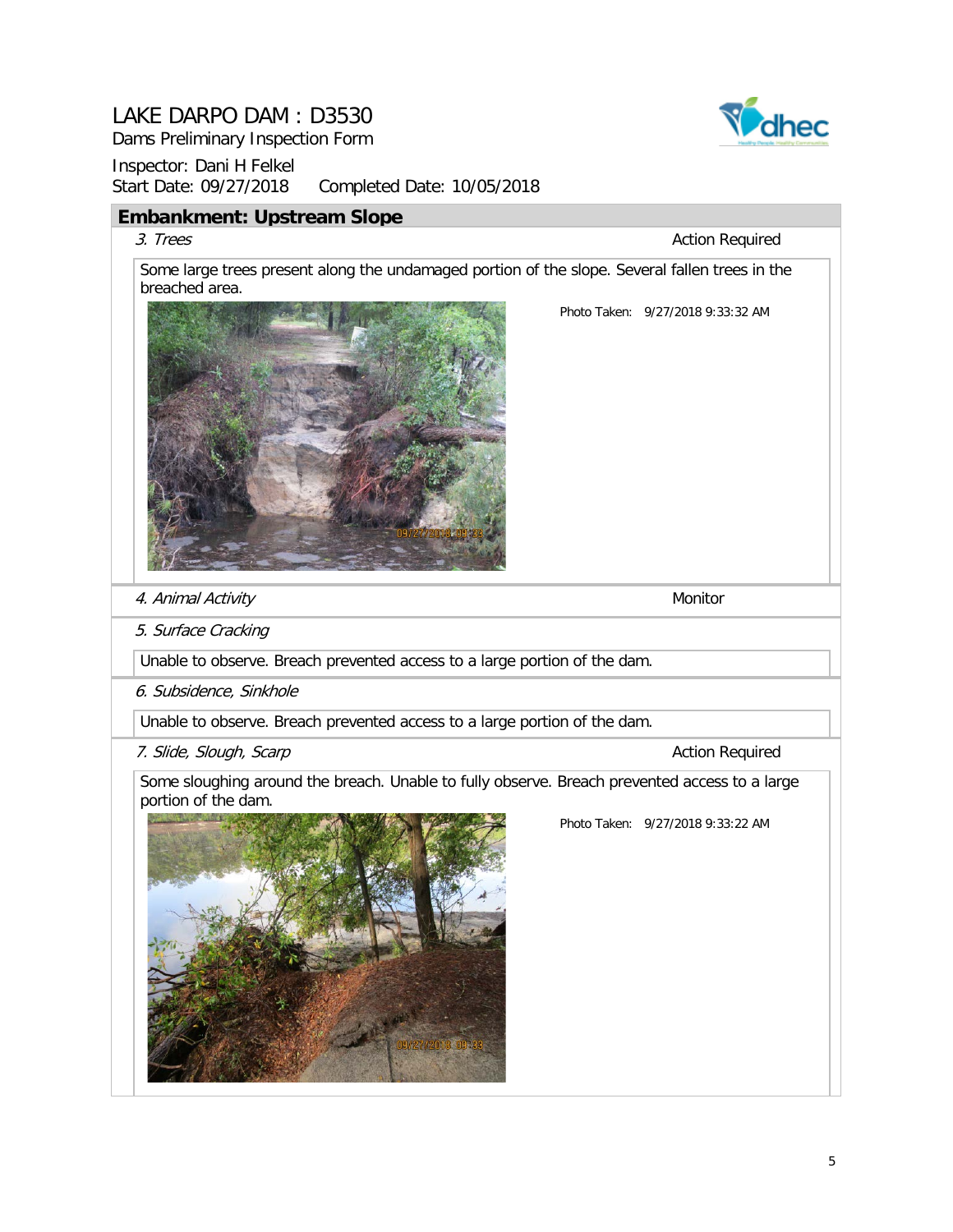

Dams Preliminary Inspection Form

| <b>Embankment: Upstream Slope</b>                                         |                                                                                                             |
|---------------------------------------------------------------------------|-------------------------------------------------------------------------------------------------------------|
| 8. Groins                                                                 |                                                                                                             |
| Unable to observe. Breach prevented access to a large portion of the dam. |                                                                                                             |
| 9. Erosion                                                                | <b>Action Required</b>                                                                                      |
| Dam is breached.                                                          |                                                                                                             |
| 10a. Slope Protection/Armoring Present?                                   | Yes Mo                                                                                                      |
| 10b. (If Present:) Slope Protection/Armoring                              |                                                                                                             |
| 11a. Alterations/Repairs Present?                                         | $\blacksquare$ Yes $\blacksquare$ No                                                                        |
| 11b. (If Present:) Alterations/Repairs Condition                          |                                                                                                             |
| 12. Other:                                                                |                                                                                                             |
| 13. Embankment: Upstream Slope Condition                                  | Needs Maintenance,<br><b>Needs Permitted</b><br>Repair(s), Condition<br><b>Prevented Full</b><br>Inspection |
| Violation Determined: 9/27/2018<br><b>DAMMAINTREP</b>                     |                                                                                                             |
| 14. Additional Comments (Refer to item number if applicable)              |                                                                                                             |
| <b>Concrete/Masonry Dams: Upstream Face</b>                               |                                                                                                             |
| Is this section applicable for this dam?                                  | Yes $\vee$ No                                                                                               |
| 1. Surface Conditions                                                     |                                                                                                             |
| 2. Condition of Joints                                                    |                                                                                                             |
| 3. Unusual Movement                                                       |                                                                                                             |
| 4. Abutments                                                              |                                                                                                             |
| 5a. Alterations/Repairs Present?                                          | Yes<br><b>No</b>                                                                                            |
| 5b. (If Present:) Alterations/Repairs Condition                           |                                                                                                             |
| 6. Other:                                                                 |                                                                                                             |
| 7. Concrete/Masonry Dams: Upstream Face Condition                         |                                                                                                             |
| 8. Additional Comments (Refer to item number if applicable)               |                                                                                                             |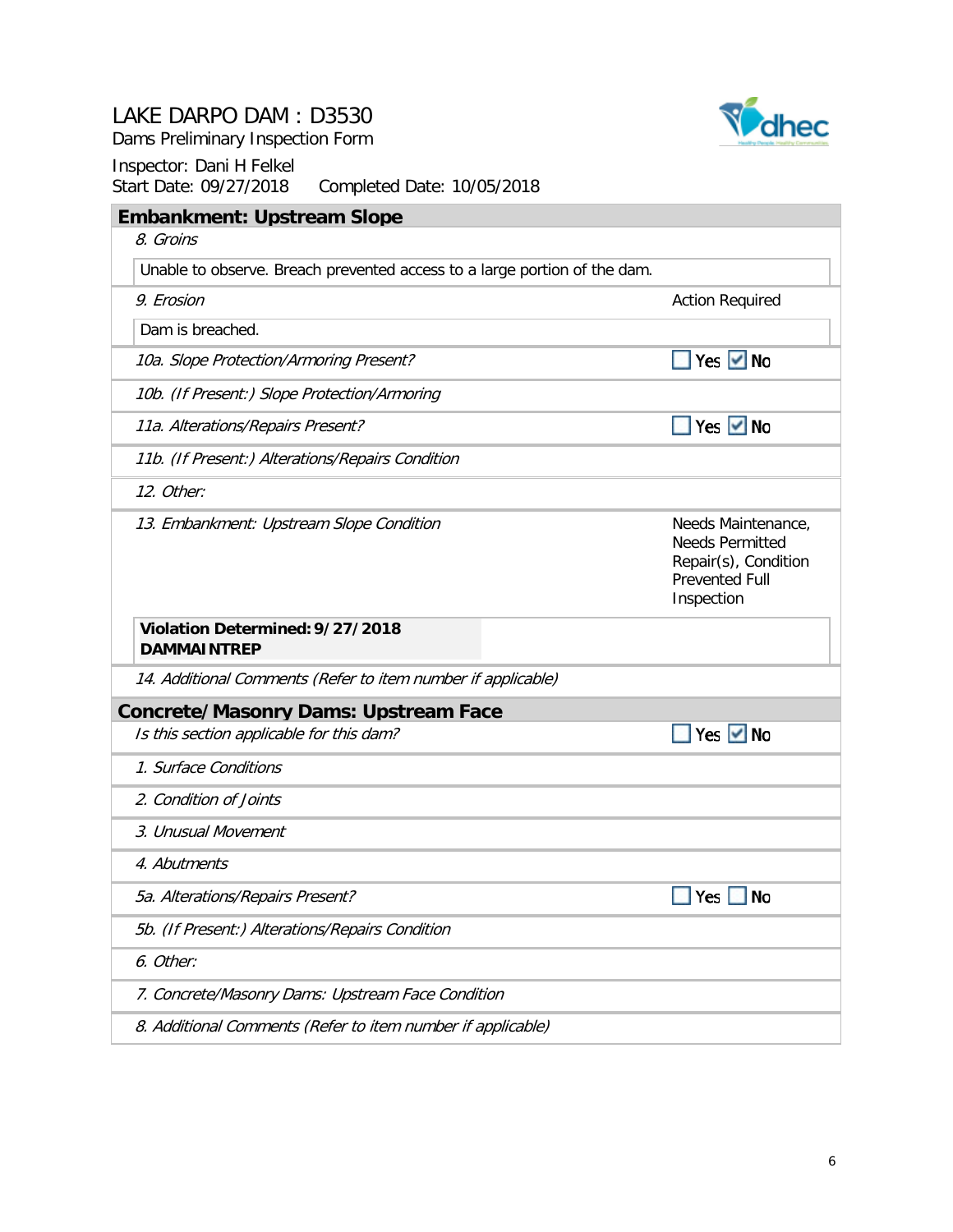Dams Preliminary Inspection Form



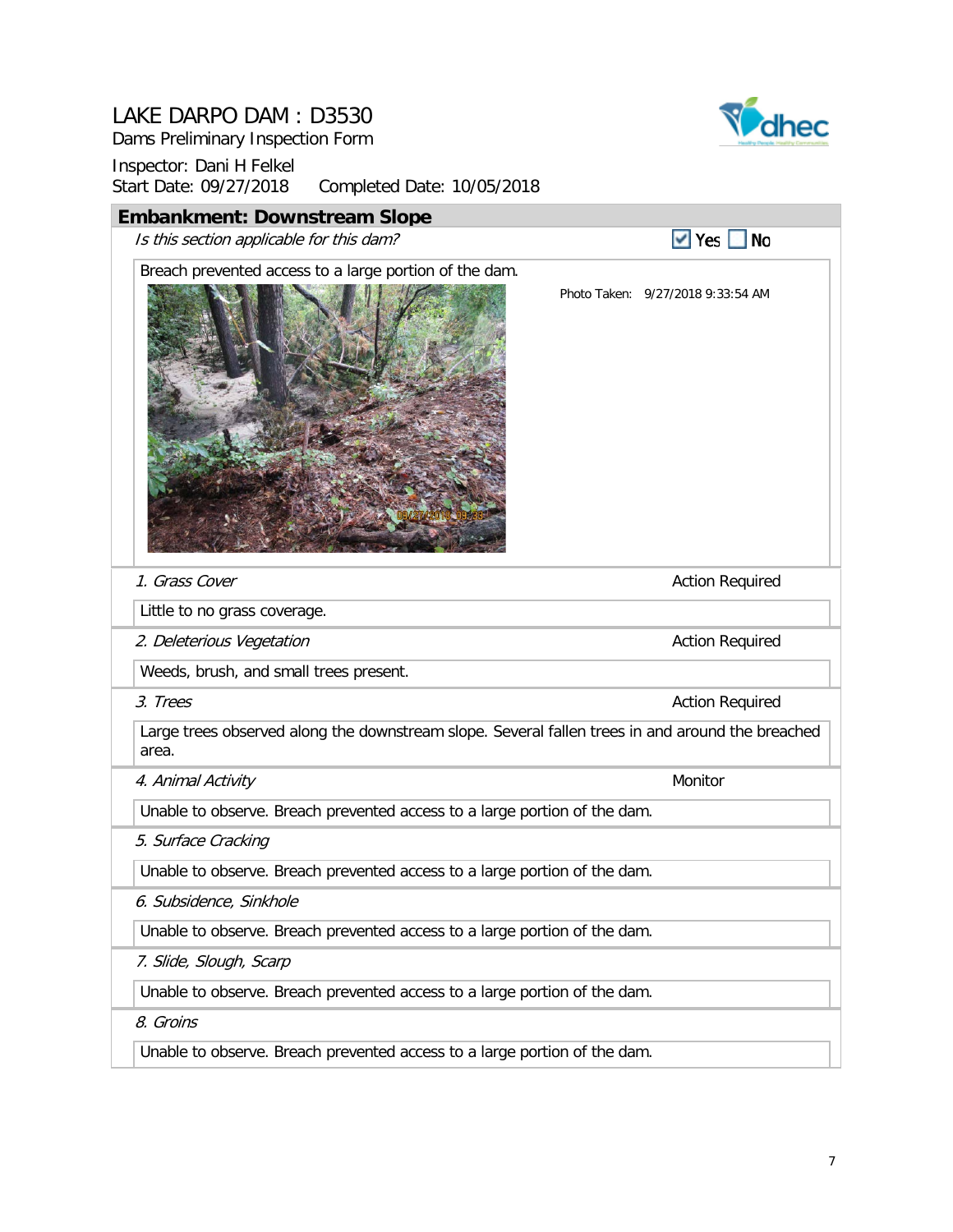Dams Preliminary Inspection Form



| <b>Embankment: Downstream Slope</b>                                       |                                                                                                             |
|---------------------------------------------------------------------------|-------------------------------------------------------------------------------------------------------------|
| 9. Erosion                                                                | <b>Action Required</b>                                                                                      |
| Dam is breached.                                                          |                                                                                                             |
| 10a. Slope Protection/Armoring Present?                                   | Yes $\vee$ No                                                                                               |
| 10b. (If Present:) Slope Protection Condition                             |                                                                                                             |
| 11. Wet Areas                                                             |                                                                                                             |
| Unable to observe. Breach prevented access to a large portion of the dam. |                                                                                                             |
| 12a. Seepage                                                              | Yes $\vee$ No                                                                                               |
| Dam is breached and holding no water.                                     |                                                                                                             |
| 12b. (If Present): Seepage Flow                                           |                                                                                                             |
| 13a. Drainage System Present?                                             | Yes $\vee$ No                                                                                               |
| 13b. (If Present:) Drainage System Condition                              |                                                                                                             |
| 14a. Alterations/Repairs Present?                                         | Yes $\vee$ No                                                                                               |
| 14b. (If Present:) Alterations/Repairs Condition                          |                                                                                                             |
| 15. Other:                                                                |                                                                                                             |
| 16. Embankment: Downstream Slope Condition                                | Needs Maintenance,<br><b>Needs Permitted</b><br>Repair(s), Condition<br><b>Prevented Full</b><br>Inspection |
| Violation Determined: 9/27/2018<br><b>DAMMAINTREP</b>                     |                                                                                                             |
| 17. Additional Comments (Refer to item number if applicable)              |                                                                                                             |
| <b>Concrete/Masonry Dams: Downstream Face</b>                             |                                                                                                             |
| Is this section applicable for this dam?                                  | Yes V No                                                                                                    |
| 1. Surface Conditions                                                     |                                                                                                             |
| 2. Condition of Joints                                                    |                                                                                                             |
| 3. Unusual Movement                                                       |                                                                                                             |
| 4. Drains                                                                 |                                                                                                             |
| 5. Leakage                                                                |                                                                                                             |
| 6. Abutments                                                              |                                                                                                             |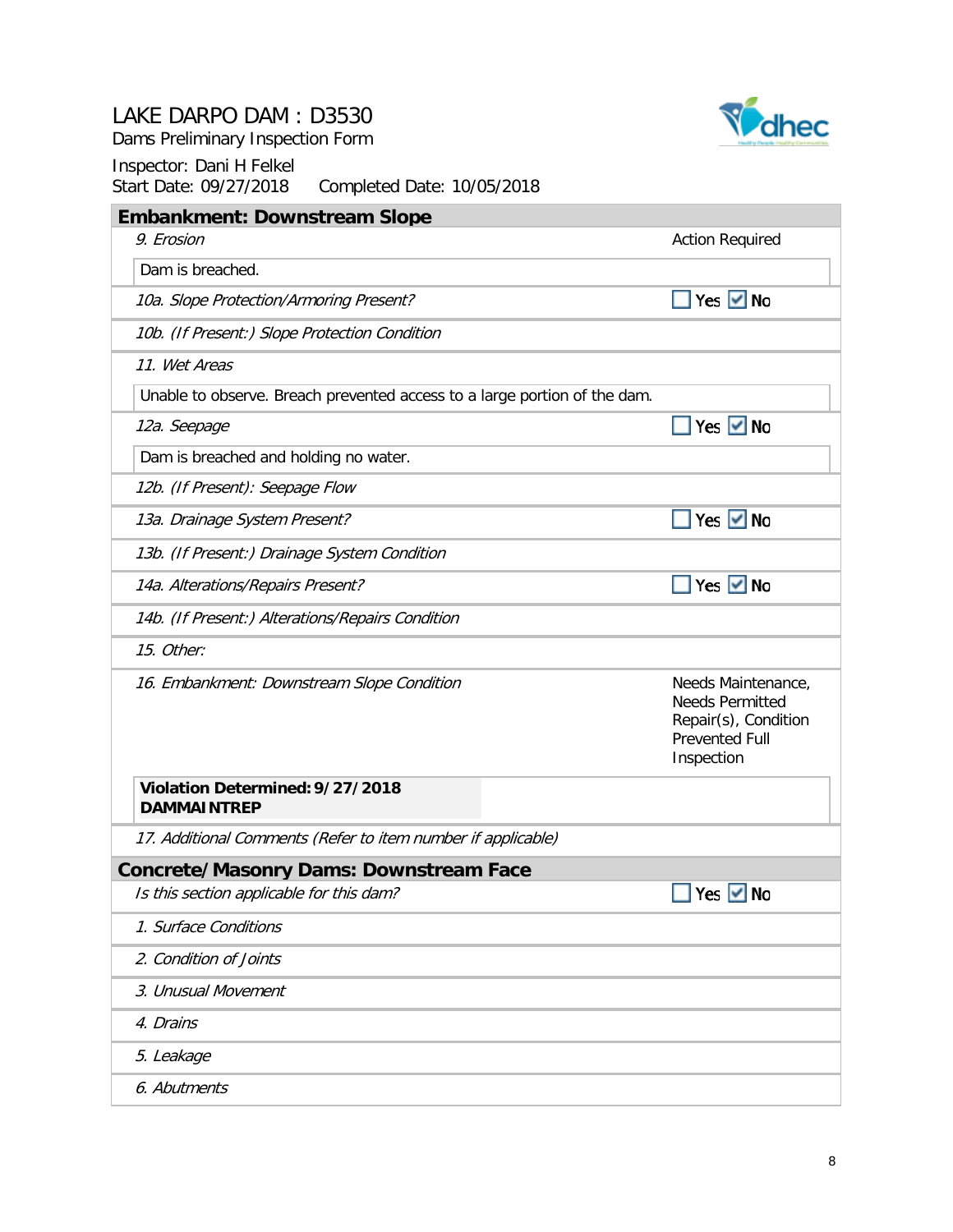Dams Preliminary Inspection Form



| <b>Concrete/Masonry Dams: Downstream Face</b>                                                                      |                                    |
|--------------------------------------------------------------------------------------------------------------------|------------------------------------|
| 7a. Alterations/Repairs Present?                                                                                   | Yes No                             |
| 7b. (If Present:) Alterations/Repairs Condition                                                                    |                                    |
| 8. Other:                                                                                                          |                                    |
| 9. Concrete/Masonry Dam: Downstream Face Condition                                                                 |                                    |
| 10. Additional Comments (Refer to item number if applicable)                                                       |                                    |
| <b>Downstream Area</b>                                                                                             |                                    |
| Is this section applicable for this dam?                                                                           | $\vee$ Yes<br>$\blacksquare$       |
| Breach prevented access to a large portion of the dam and downstream area.                                         |                                    |
| Is Downstream Area clear?                                                                                          | Yes <del>V</del> No                |
| Debris from flooding and dam failure immediately downstream.<br>Cleared power line just below the downstream area. |                                    |
|                                                                                                                    | Photo Taken: 9/27/2018 10:08:12 AM |
| 1. Trees                                                                                                           | <b>Action Required</b>             |
| Small and large trees present.                                                                                     |                                    |
| 2. Deleterious Vegetation                                                                                          |                                    |
| 3. Wet Areas                                                                                                       |                                    |
| Standing water in downstream area.                                                                                 |                                    |
| 4a. Seepage                                                                                                        | $\vee$ NA<br>$Yes \tN$<br>٠        |
| Dam is breached and holding no water. Standing water in downstream area.                                           |                                    |
| 4b. (If Present): Seepage Flow                                                                                     |                                    |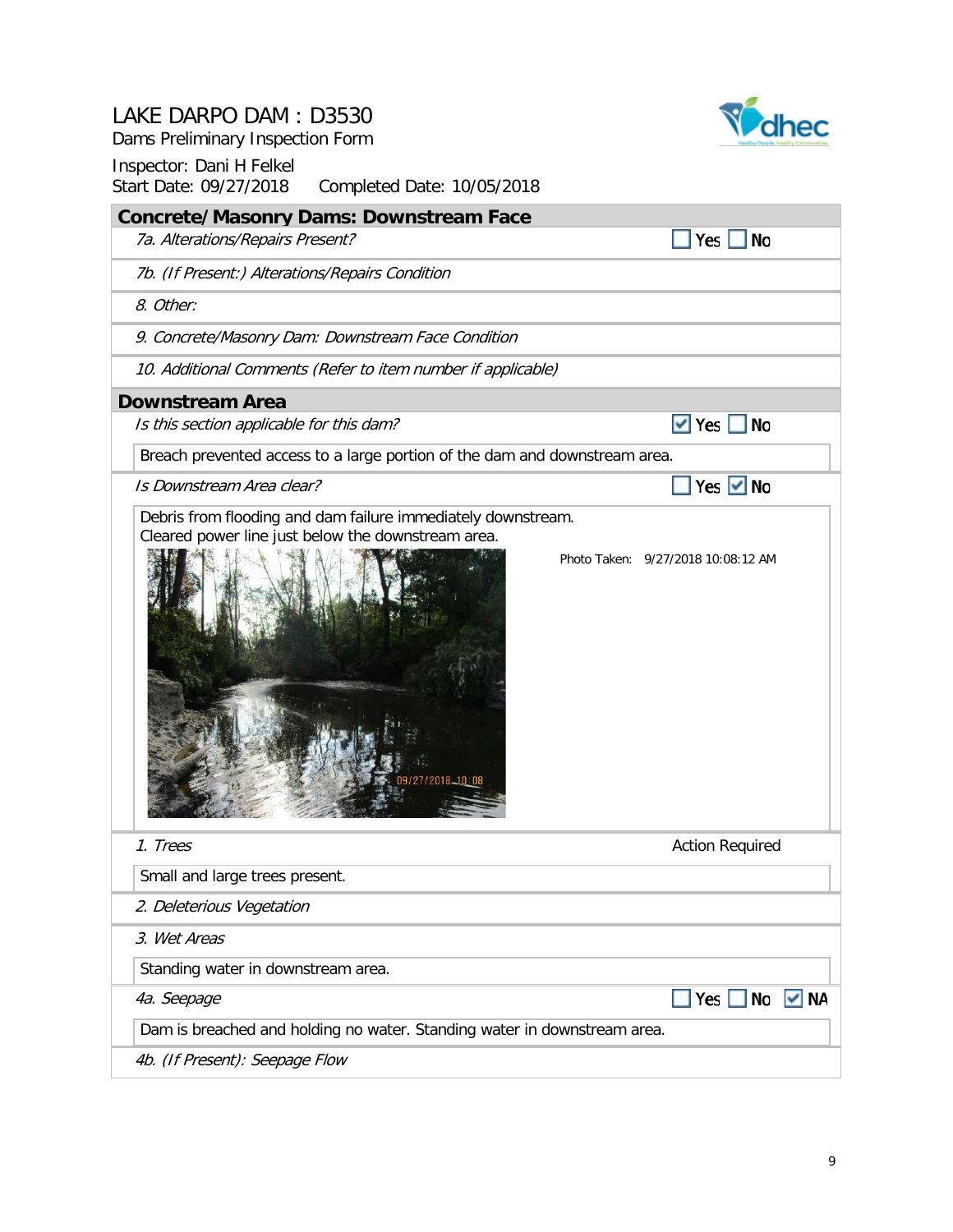Dams Preliminary Inspection Form



| <b>Downstream Area</b>                                                    |                                                                                                             |
|---------------------------------------------------------------------------|-------------------------------------------------------------------------------------------------------------|
| 5a. Boils                                                                 | Yes $\Box$<br>No<br>ΝA                                                                                      |
| Dam is breached and holding no water.                                     |                                                                                                             |
| 5b. (If Present): Boil Flow                                               |                                                                                                             |
| 6a. Alterations/Repairs Present                                           | Yes ØNo<br><b>NA</b>                                                                                        |
| 6b. (If Present:) Alterations/Repairs Condition                           |                                                                                                             |
| 7. Other:                                                                 |                                                                                                             |
| 8. Downstream Area Condition                                              | Needs Maintenance,<br><b>Needs Permitted</b><br>Repair(s), Condition<br><b>Prevented Full</b><br>Inspection |
| Violation Determined: 9/27/2018<br><b>DAMMAINTREP</b>                     |                                                                                                             |
| Unable to observe. Breach prevented access to a large portion of the dam. |                                                                                                             |
| 9. Additional Comments (Refer to item number if applicable)               |                                                                                                             |
| <b>Spillways: Erodible Channel</b>                                        |                                                                                                             |
| Is this section applicable for this dam?                                  | Yes $\vee$ No                                                                                               |
| 1. Location                                                               |                                                                                                             |
| 2. Grass Cover                                                            |                                                                                                             |
| 3. Deleterious Vegetation                                                 |                                                                                                             |
| 4. Trees                                                                  |                                                                                                             |
| 5. Animal Activity                                                        |                                                                                                             |
| 6. Subsidence, Sinkhole                                                   |                                                                                                             |
| 7. Slide, Slough, Scarp                                                   |                                                                                                             |
| 8. Erosion                                                                |                                                                                                             |
| 9. Debris                                                                 |                                                                                                             |
| 10. Flowing?                                                              | Yes $ $<br><b>No</b><br><b>NA</b>                                                                           |
| 11a. Alterations/Repairs Present                                          | <b>NA</b><br>Yes  <br>No                                                                                    |
| 11b. (If Present:) Alterations/Repairs Condition                          |                                                                                                             |
| 12. Other:                                                                |                                                                                                             |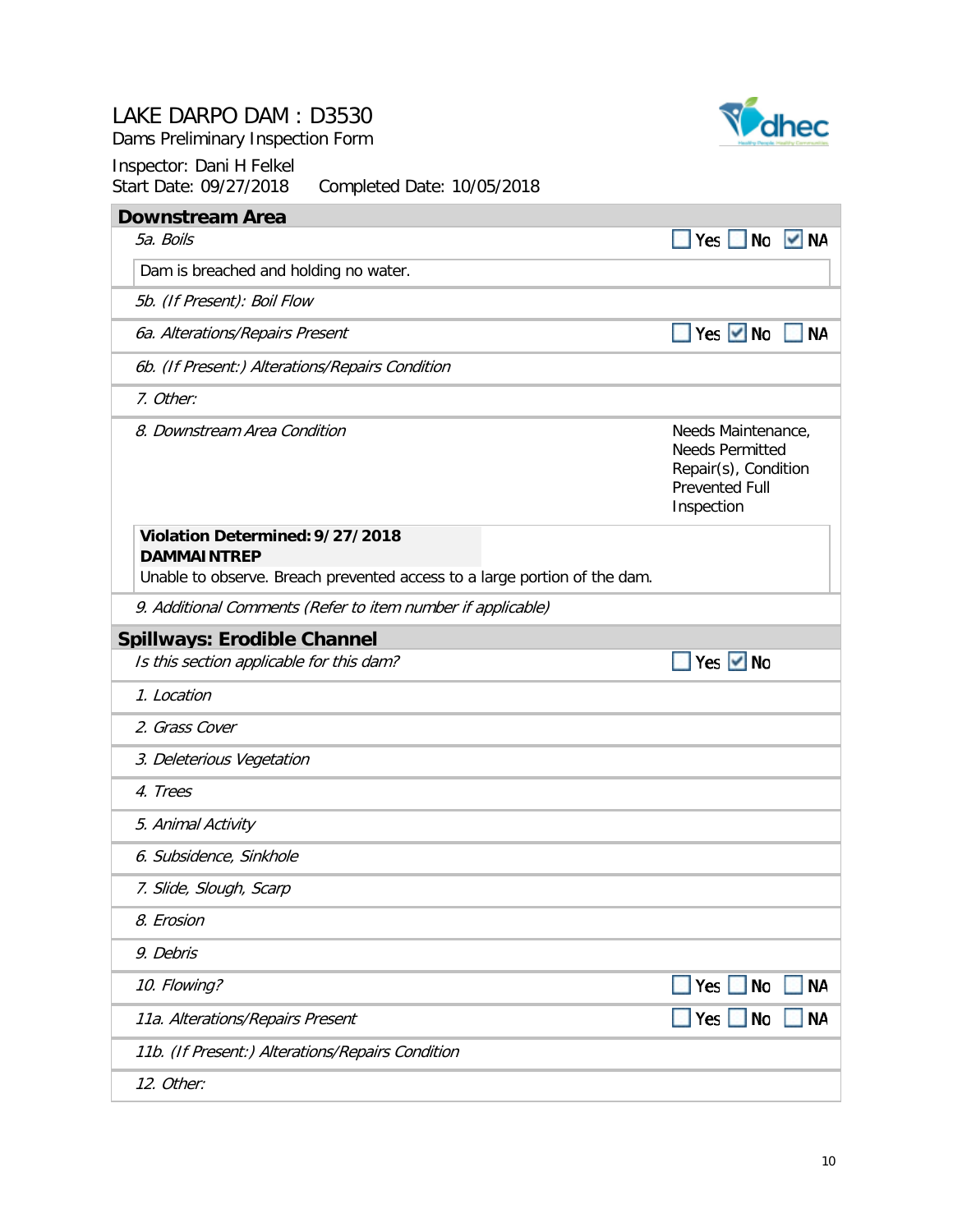Dams Preliminary Inspection Form



| <b>Spillways: Erodible Channel</b>                           |                               |
|--------------------------------------------------------------|-------------------------------|
| 13. Spillway: Erodible Channel Condition                     |                               |
| 14. Additional Comments (Refer to item number if applicable) |                               |
| <b>Spillways: Non-Erodible Channel</b>                       |                               |
| Is this section applicable for this dam?                     | Yes $\vee$ No                 |
| 1. Location                                                  |                               |
| 2. Approach Area                                             |                               |
| 3. Weir/Control                                              |                               |
| 4. Sidewalls                                                 |                               |
| 5. Channel Floor                                             |                               |
| 6. Condition of Joints                                       |                               |
| 7. Surface Condition                                         |                               |
| 8. Unusual Movement                                          |                               |
| 9. Discharge Channel                                         |                               |
| 10. Debris                                                   |                               |
| 11. Flowing?                                                 | Yes<br><b>No</b><br><b>NA</b> |
| 12a. Boils                                                   | <b>NA</b><br>Yes<br><b>No</b> |
| 12b. (If Present): Boils                                     |                               |
| 13a. Alterations/Repairs Present                             | Yes<br><b>No</b><br><b>NA</b> |
| 13b. (If Present:) Alterations/Repairs Condition             |                               |
| 14. Other:                                                   |                               |
| 15. Spillway: Non-Erodible Channel Condition                 |                               |
| 16. Additional Comments (Refer to item number if applicable) |                               |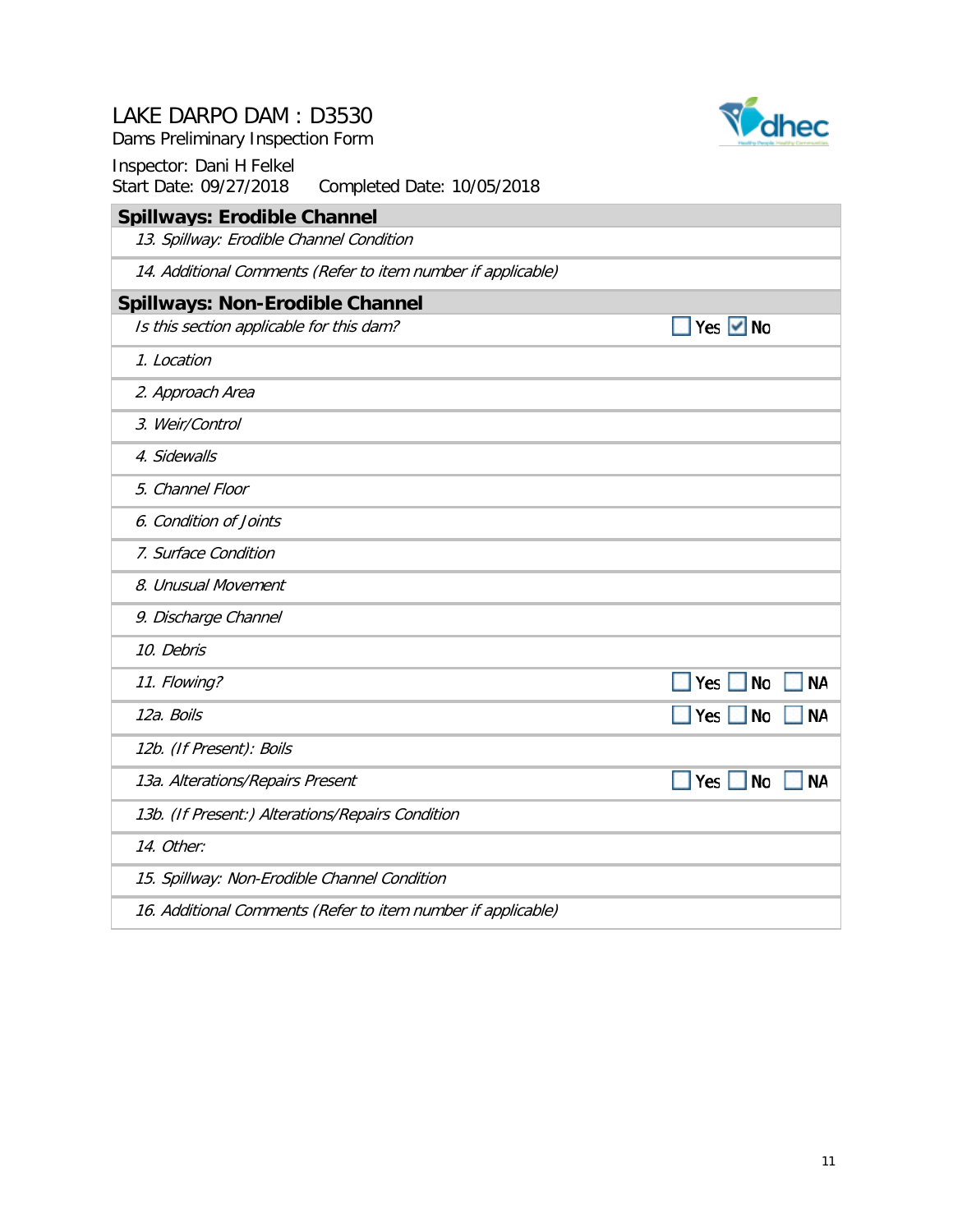Dams Preliminary Inspection Form



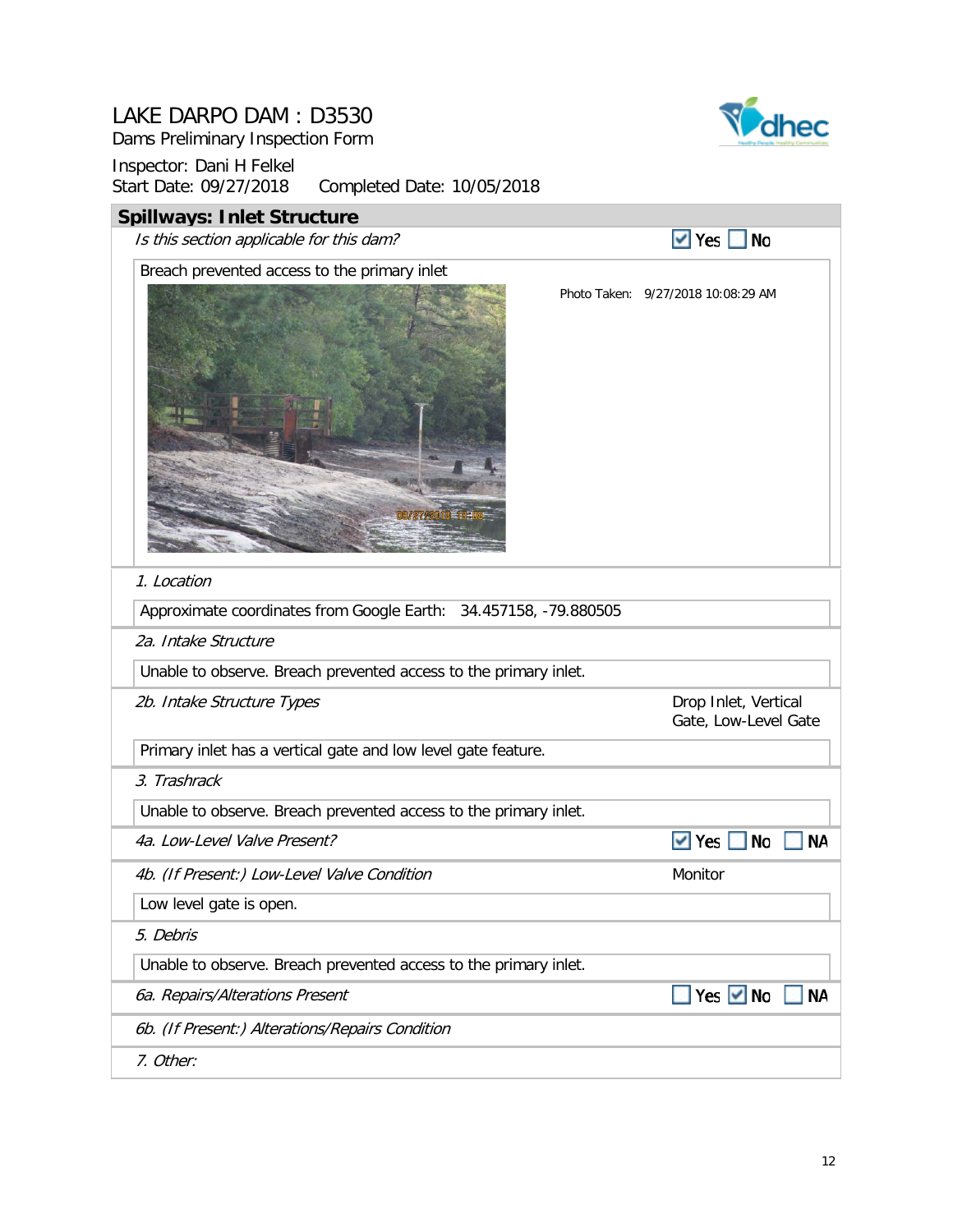Dams Preliminary Inspection Form

Inspector: Dani H Felkel Start Date: 09/27/2018 Completed Date: 10/05/2018

#### **Spillways: Inlet Structure**

8. Spillway: Inlet Structure Condition

Condition Prevented Full Inspection

## **Violation Determined:9/27/2018**

**DAMMAINTREP**

Unable to observe. Breach prevented access to the primary inlet.

9. Additional Comments (Refer to item number if applicable)

Secondary spillway was a 36" CMP extending horizontally through the dam. Location from Google Earth: (34.457768, -79.880445). Failure of the dam occurred at this location and washed the pipe downstream.



Photo Taken: 9/27/2018 10:04:40 AM

#### **Spillways: Outlet Works**

 $\blacktriangledown$  Yes  $\Box$  No Is this section applicable for this dam? Unable to observe. Breach prevented access to the outlet works. 1. Location Location from previous inspection report: 34.457125, -79.880249 2a. Outlet Structure Unable to access outlet works. 2b. Outlet Structure Type **Pipe** Pipe Information from previous inspection 3. Outlet Pipe Unable to access outlet works. 4. Primary Closure/Control 5. Secondary Closure/Control (If Applicable)

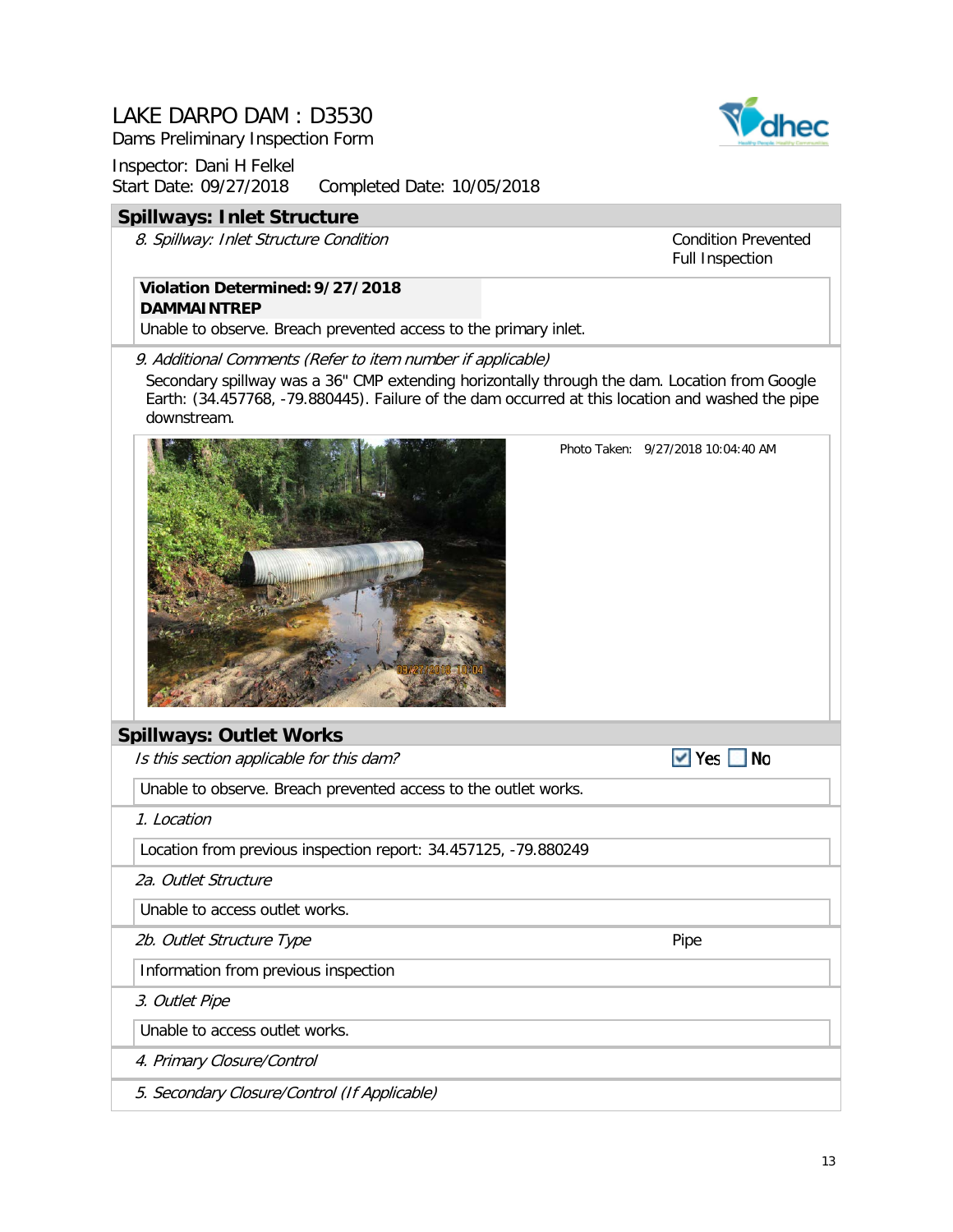| Inspector: Dani H Felkel<br>Start Date: 09/27/2018<br>Completed Date: 10/05/2018     |                                                      |  |  |
|--------------------------------------------------------------------------------------|------------------------------------------------------|--|--|
| <b>Spillways: Outlet Works</b>                                                       |                                                      |  |  |
| 6. Unusual Movement                                                                  |                                                      |  |  |
| 7a. Seepage                                                                          | TYes No V NA                                         |  |  |
| 7b. (If Present): Seepage                                                            |                                                      |  |  |
| 8. Stilling Basin                                                                    |                                                      |  |  |
| 9. Normal Flow Quantity                                                              |                                                      |  |  |
| 10. Low-Level Flow Quantity                                                          |                                                      |  |  |
| 11a. Alterations/Repairs Present                                                     | Yes $\Box$<br>  No<br>ΝA                             |  |  |
| 11b. (If Present:) Alterations/Repairs                                               |                                                      |  |  |
| 12. Other:                                                                           |                                                      |  |  |
| 13. Outlet Works Condition                                                           | <b>Condition Prevented</b><br><b>Full Inspection</b> |  |  |
| Violation Determined: 9/27/2018<br><b>DAMMAINTREP</b>                                |                                                      |  |  |
| Unable to access and evaluate outlet works.                                          |                                                      |  |  |
| 14. Additional Comments (Refer to item number if applicable)                         |                                                      |  |  |
| <b>Emergency Action Plan</b>                                                         |                                                      |  |  |
| Is this section applicable for this dam?                                             | Yes $\vee$ No                                        |  |  |
| 1. Date of last update of emergency plan:                                            |                                                      |  |  |
| 2a. EAP provided by owner?                                                           | Yes<br><b>No</b><br><b>NA</b>                        |  |  |
| 2b. (If EAP was not provided, was a copy of the EAP form left with the<br>owner?)    | Yes $\vert$<br><b>No</b><br><b>NA</b>                |  |  |
| 3. Does EAP contain emergency alert plan?                                            | <b>No</b><br><b>NA</b><br>Yes $ $                    |  |  |
| 4. Does EAP contain specific actions to take if the dam has failed or is<br>failing? | <b>No</b><br><b>NA</b><br>Yes                        |  |  |
| 5. Additional Comments (Refer to item number if applicable)                          |                                                      |  |  |

Dams Preliminary Inspection Form

## Inspector: Dani H Felkel

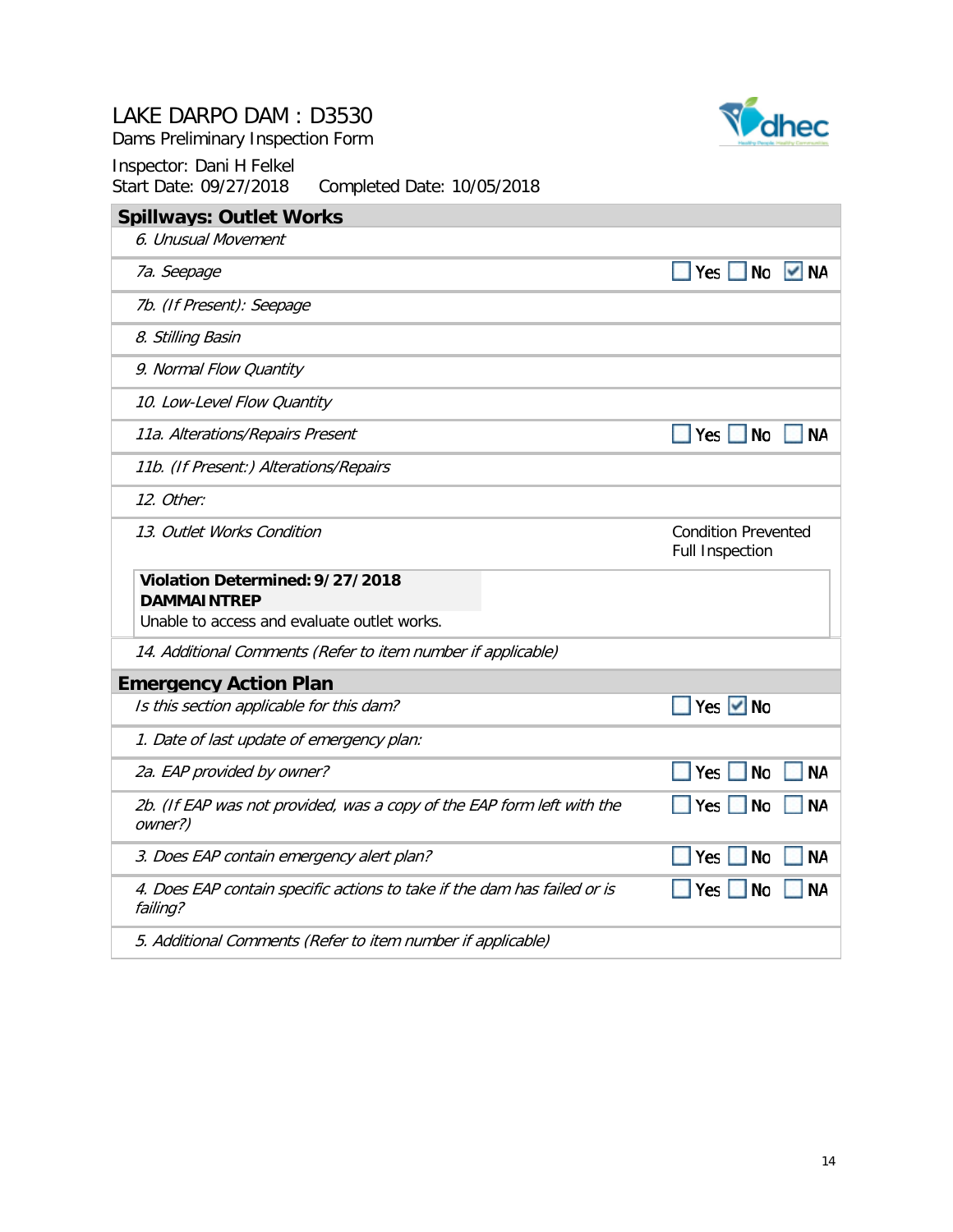Dams Preliminary Inspection Form



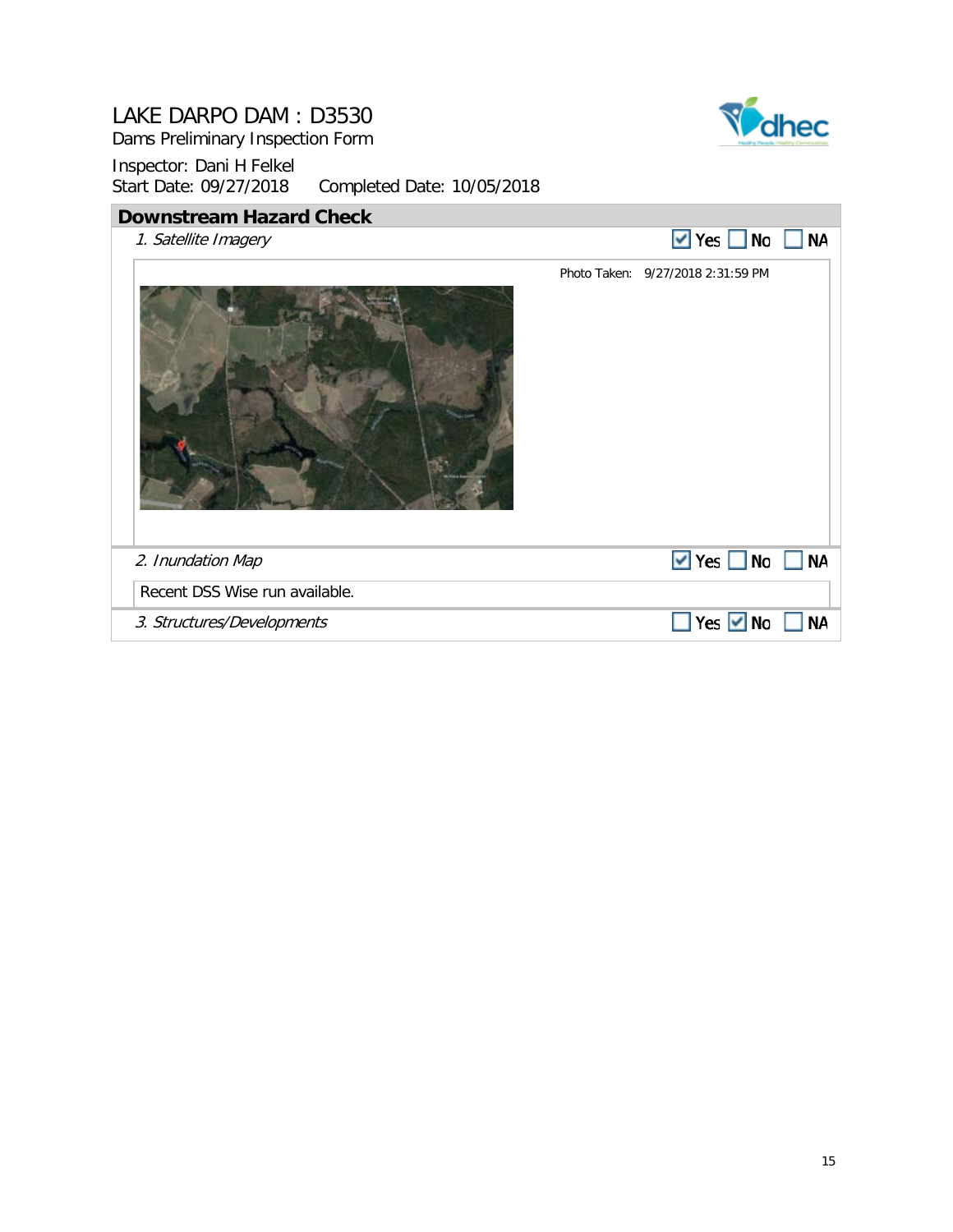Dams Preliminary Inspection Form



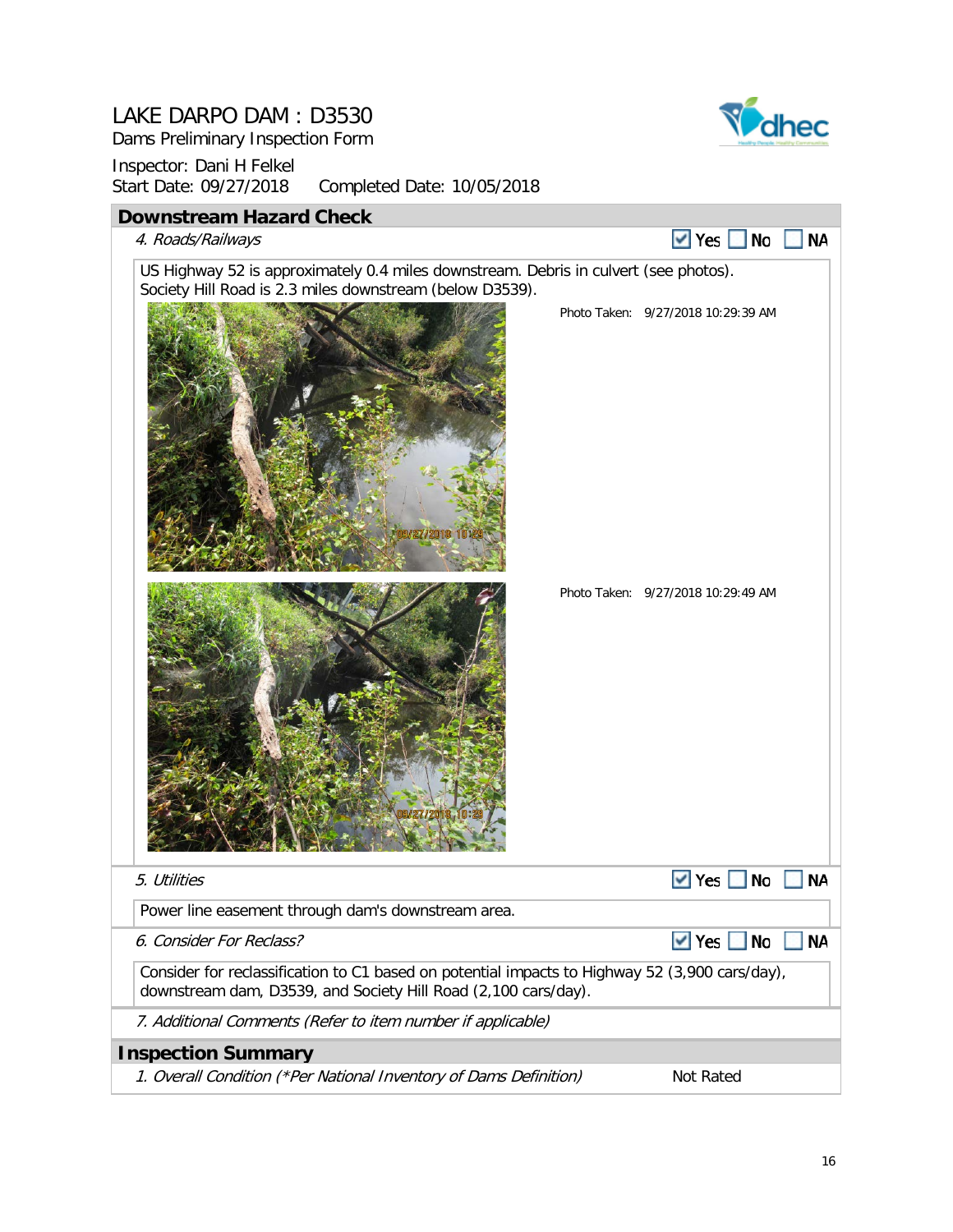

Dams Preliminary Inspection Form

Inspector: Dani H Felkel Start Date: 09/27/2018 Completed Date: 10/05/2018

#### **Inspection Summary**

----------------------------NID Definitions---------------------------- (SATISFACTORY) No existing or potential dam safety deficiencies are recognized. Acceptable performance is expected under all loading conditions in accordance with state engineer's rules and regulations for dams or tolerable risk guidelines.

(FAIR) No existing dam safety deficiencies are recognized for normal loading conditions. Rare or extreme hydrologic and/or seismic events may result in a dam safety deficiency. Risk may be in the range to take further action.

(POOR) A dam safety deficiency is recognized for loading conditions, which may

realistically occur. Remedial action is necessary. A POOR condition is used when

uncertainties exist as to critical analysis parameters, which identify a potential dam

safety deficiency. Further investigations and studies are necessary.

(UNSATISFACTORY) A dam safety deficiency is recognized that requires immediate

or emergency remedial action for problem resolution.

(NOT RATED) This should only be used if it is not possible to assess to dam's condition due to site constraints on visibility on the day of inspection. If vegetation is a problem the owner should be ordered perform maintenance to remove it before the next visit.

3. Final Comments

Dam was breached as a result of Hurricane Florence. Failure occurred near the left abutment, where an auxiliary spillway (horizontal CMP) was placed through the dam. A large portion of the dam was inaccessible as a result of the location of the failure and impassible roads in the area surrounding the dam.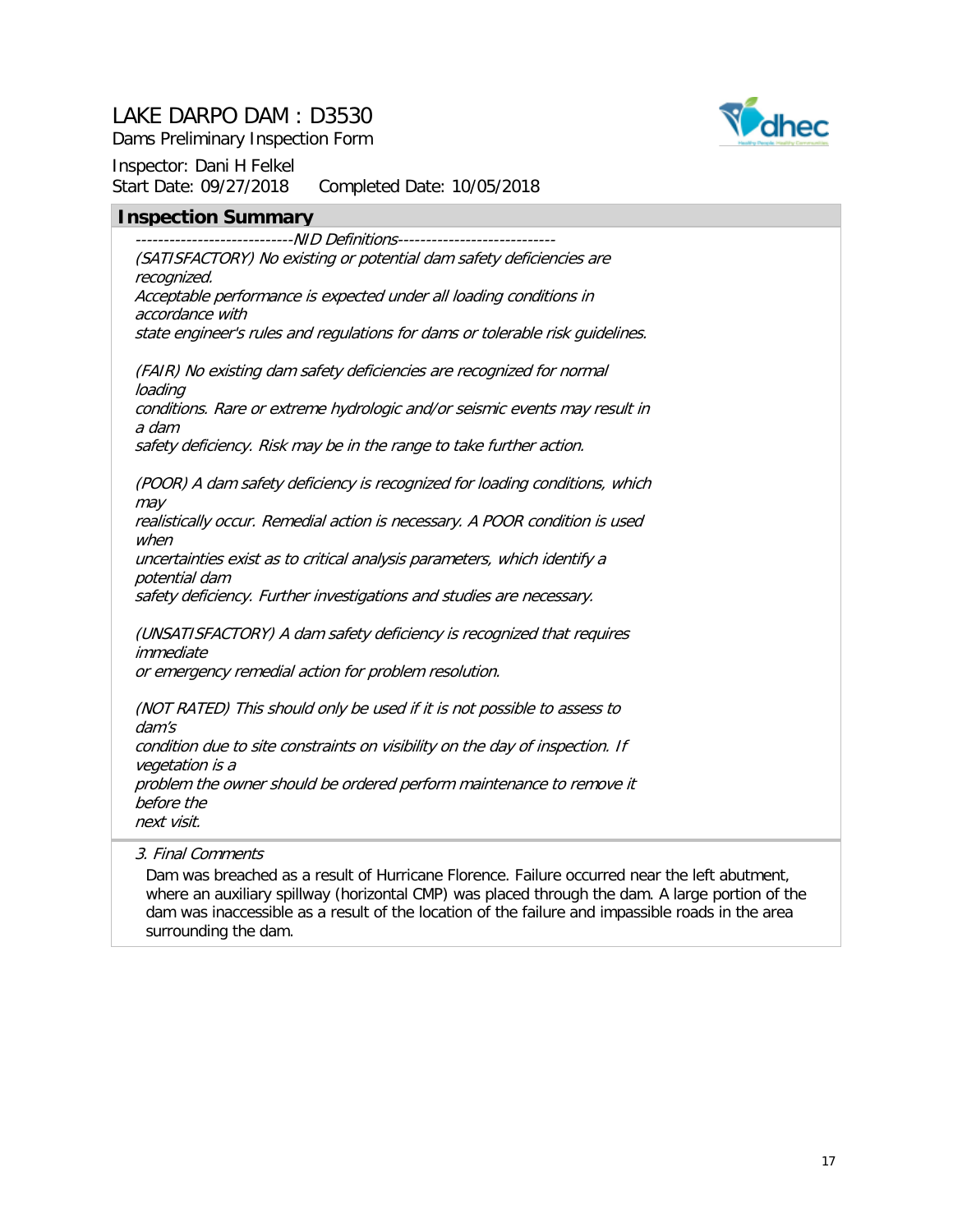Dams Preliminary Inspection Form

Inspector: Dani H Felkel Start Date: 09/27/2018 Completed Date: 10/05/2018

## dhec

#### **Inspection Summary**

Preliminary Dam Inspection Disclaimer:

The information contained in the preliminary inspection report is intended as an aid to identify those dams that require maintenance and/or repair actions to reduce their danger to human life or property only. It is not intended as professional engineering or consulting advice for conditions or situations present at individual dams. It is not a substitute for a detailed inspection, nor does it replace the need for services provided by registered professional engineers. If your dam is experiencing an unusual situation consult with engineering professionals to find an appropriate remedy. Preliminary inspections conducted by South Carolina Department of Health and Environmental Control (the Department) are provided "AS IS" and "as available", without warranties of any kind, either express or implied. Preliminary inspections consist only of a visual but technical examination of the dam and its appurtenant works. All findings are based solely on visual observations of the inspector at the time of the inspection. Common law holds that the storage of water is a hazardous activity and the Department does not assume any responsibility or risk for your actions or inactions. Dam owners are responsible for the safe operations and maintenance of their impoundment structures.